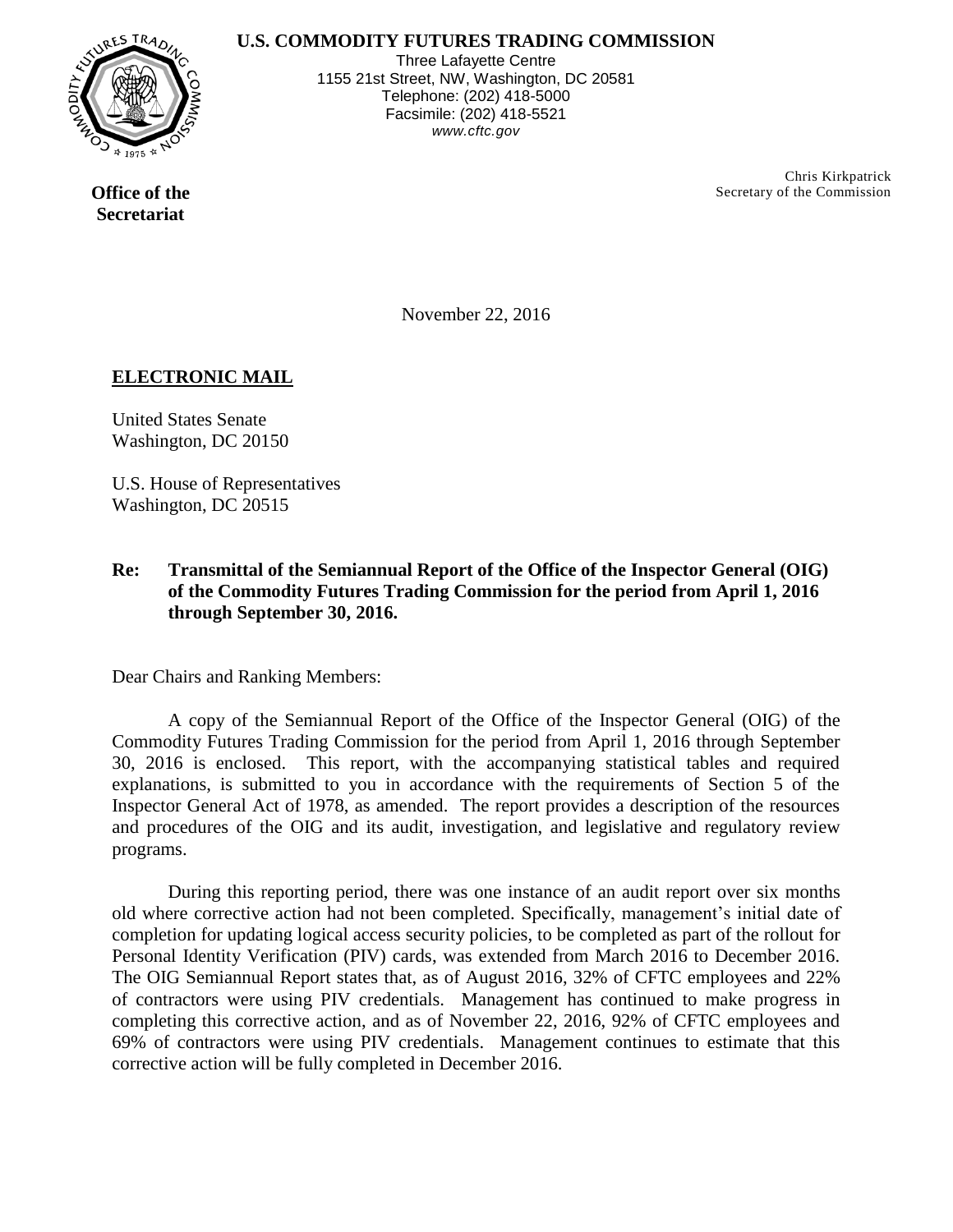November 22, 2016 Page 2

 If you have any questions regarding the OIG Semiannual Report, please contact Mr. A. Roy Lavik, the Inspector General, at 202-418-5110.

Sincerely,

Chris Kirkpatrick Secretary of the Commission

Enclosures

Recipients:

The Honorable Mike Conaway Chairman Committee on Agriculture U.S. House of Representatives

The Honorable Collin C. Peterson Ranking Member Committee on Agriculture U.S. House of Representatives

The Honorable Austin Scott Chairman Subcommittee on Commodity Exchanges, Energy and Credit Committee on Agriculture U.S. House of Representatives

The Honorable David Albert Scott Ranking Member Subcommittee on Commodity Exchanges, Energy and Credit Committee on Agriculture U.S. House of Representatives

The Honorable Pat Roberts Chairman Committee on Agriculture, Nutrition and Forestry United States Senate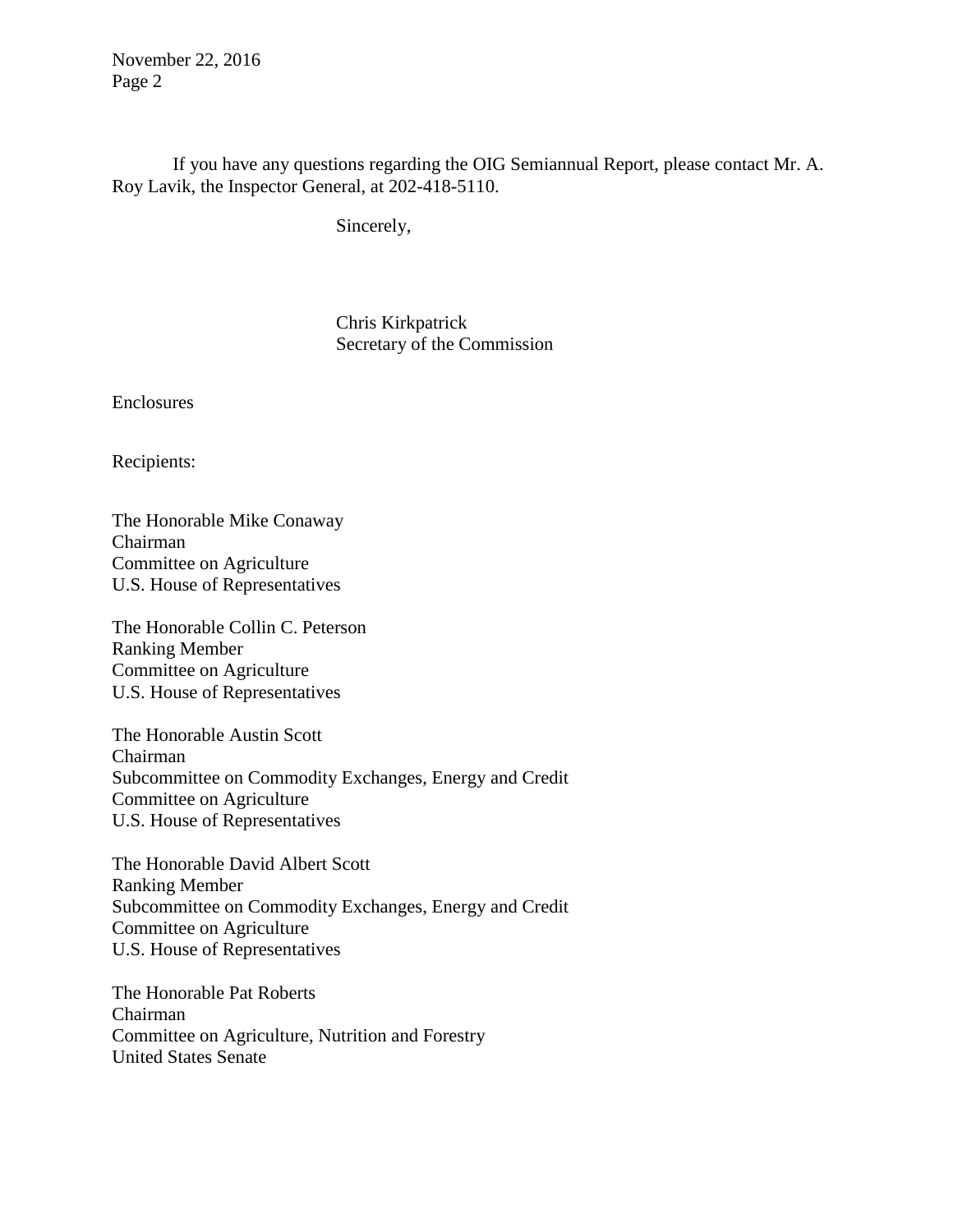November 22, 2016 Page 3

The Honorable Debbie Stabenow Rannking Member Committee on Agriculture, Nutrition and Forestry United States Senate

The Honorable Thad Cochran Chairman Committee on Appropriations United States Senate

The Honorable Barbara A. Mikulski Ranking Member Committee on Appropriations United States Senate

The Honorable John Boozman Chairman Subcommittee on Financial Services and General Government Committee on Appropriations United States Senate

The Honorable Christopher Coons Ranking Member Subcommittee on Financial Services and General Government Committee on Appropriations United States Senate

The Honorable Hal Rogers Chairman Committee on Appropriations U.S. House of Representatives

The Honorable Nita M. Lowey Ranking Member Committee on Appropriations U.S. House of Representatives

The Honorable Robert B. Aderholt Chairman Subcommittee on Agriculture, Rural Development, Food and Drug Administration, and Related Agencies Committee on Appropriations U.S. House of Representatives